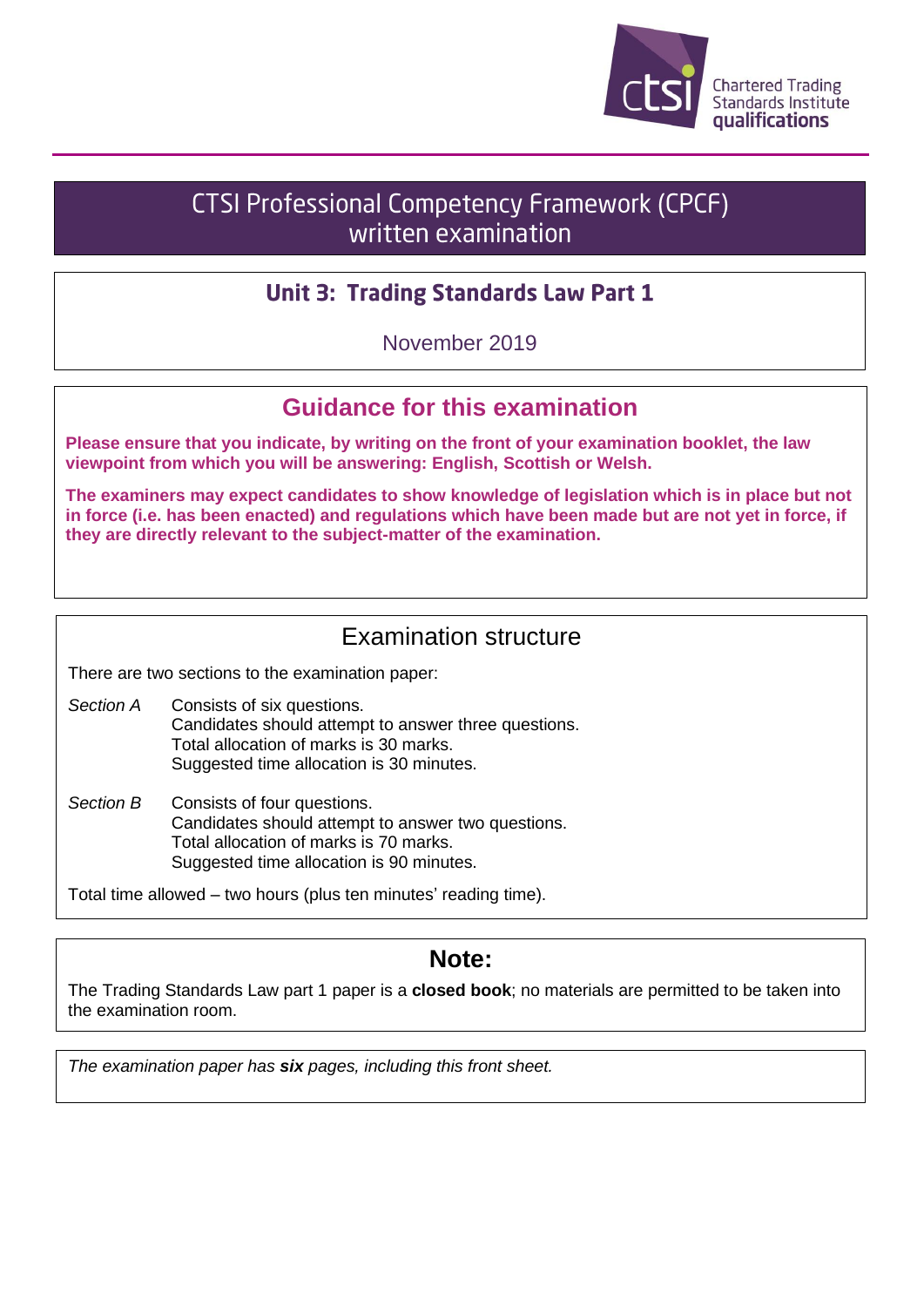**Exam:** Trading Standards Law part 1 **Exam cycle:** Nov 2019

**Time:** 10:00 – 12:00 **Max.:** 100 marks

**Date:** 15 November 2019 **Reading time:** 10 minutes

#### Section A Candidates should attempt to answer three questions. Each question carries 10 marks. Total: 30 marks.

1. Using case law, explain what is meant by a "commercial practice" in The Consumer Protection from Unfair Trading Regulations 2008.

(10 marks)

2. "The work of innovators, creators and inventors sits at the heart of the Government's Industrial Strategy. Their ideas, supported by a stable business environment, offers us the opportunity to build on our strengths as we plan for a future outside the EU. Enforcing and protecting IP rights is undoubtedly one of these strengths".

(Sam Gyimah, Minister of State for Universities, Science, Research and Innovation. IP Crime Report 2017-18)

(a) Briefly explain the meaning of intellectual property.

(b) Identify the different types of intellectual property rights and the legislation that protects them in the UK.

(4 marks)

(3 marks)

(c) Which breaches of intellectual property rights are criminal offences?

(3 marks)

### **(total 10 marks)**

3. Schedule 5 of the Consumer Rights Act 2015 contains the enforcer's power to enter any premises without a warrant. Para 23(3) states that, if it is a routine inspection, the enforcer must give notice to the occupier, and there must be two working days between giving notice and entry.

(a) What information must the notice contain.

(2 marks)

(b) In what circumstances can an enforcer enter without notice? Give examples of each.

(8 marks)

### **(total 10 marks)**

### **Section A continues over the page.**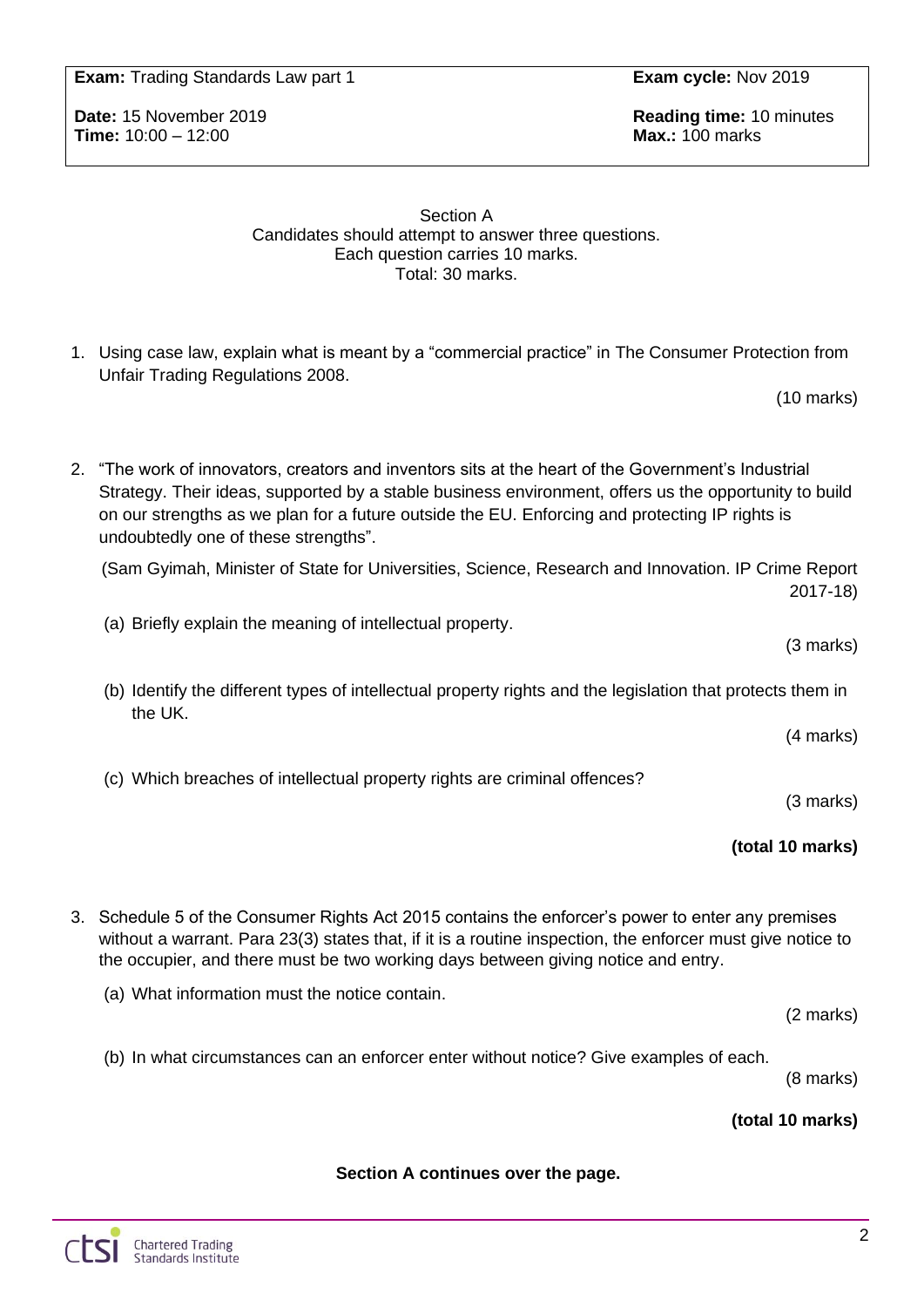4. Most of the offences under The Consumer Protection from Unfair Trading Regulations 2008 are strict liability. Using case law, briefly explain what is meant by a strict liability offence, and the defence of due diligence.

5. "When investigating criminal offences, Trading Standards personnel must ensure that they comply with a range of legislation governing the investigatory process, such as legislation governing human rights, the regulation of investigatory powers and data protection."

Briefly explain two of the pieces of legislation with which Trading Standards must comply when carrying out a criminal investigation.

(10 marks)

6. You are investigating complaints that older people are being cold-called over the telephone and offered a range of products to aid independent living. When the products arrive, they are poor quality. Consumers are then called repeatedly to sell further products. The invoice gives a return address, in your area, which is known to be a fulfilment company. With reference to the Consumer Rights Act 2015, Data Protection Act 2018 and The General Data Protection Regulation 2016:

(a) explain what information you could request from the fulfilment company;

(4 marks)

(b) who could you share this information with and in what circumstances?

(6 marks)

**(total 10 marks)**

**Section A total: 30 marks**

**End of Section A.**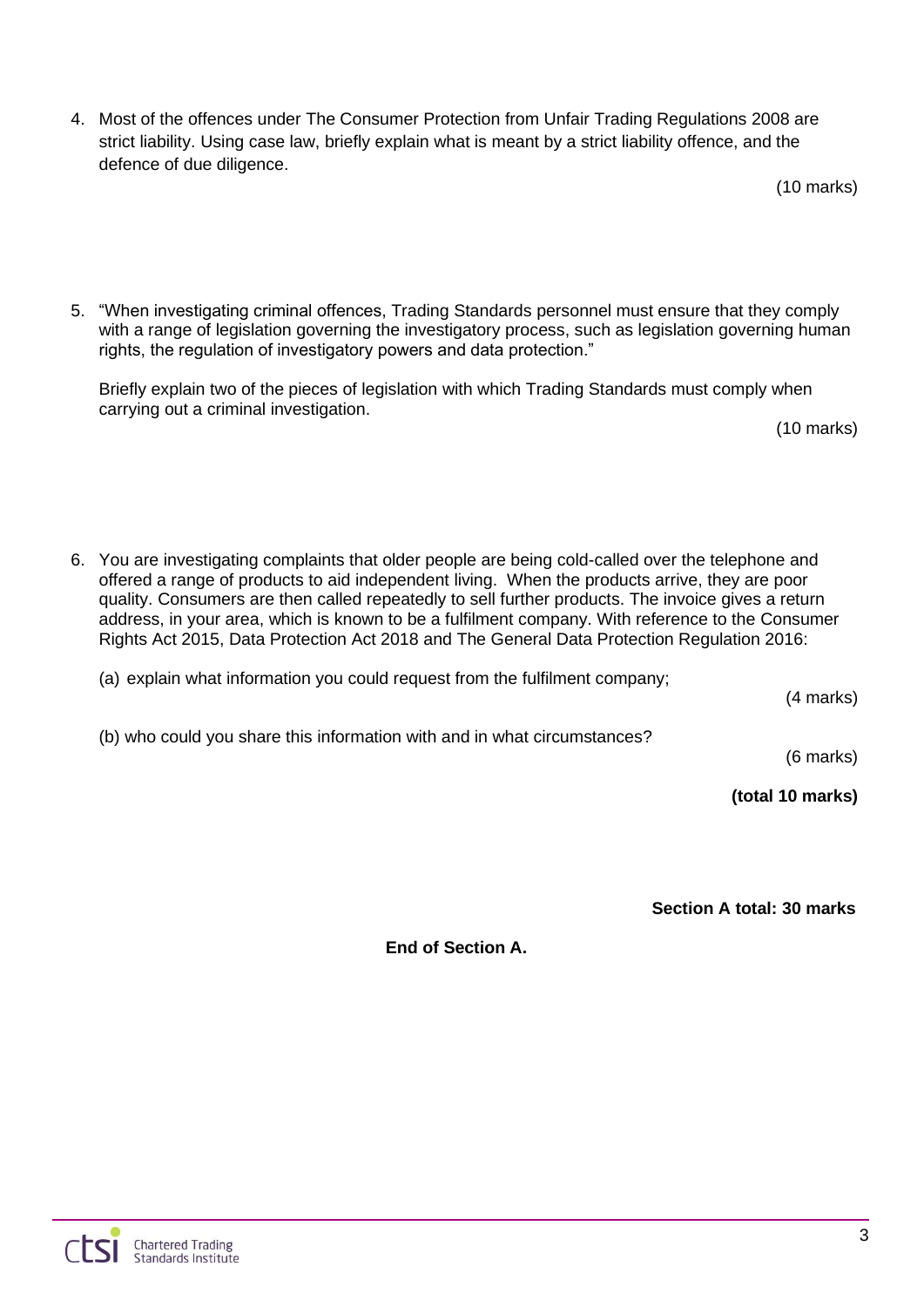#### Section B Candidates should attempt to answer two questions. Each question carries 35 marks. Total: 70 marks.

7. Simon Slick, the Managing Director of Comfy Furniture Stores, has contacted your department and asked whether you can deliver a training session to his sales and marketing team on the legislation that affects their part of the business. He tells you that the team is made up of some new members, and others who specialise in marketing through the media and in-store. He is particularly concerned about their price promotions, because he says that his company is not being aggressive enough when competing with some of the other brands on the marketplace.

Prepare a plan for your session, identifying the relevant legislation and the key points/example that you will discuss.

(35 marks)

**Section B continues over the page.**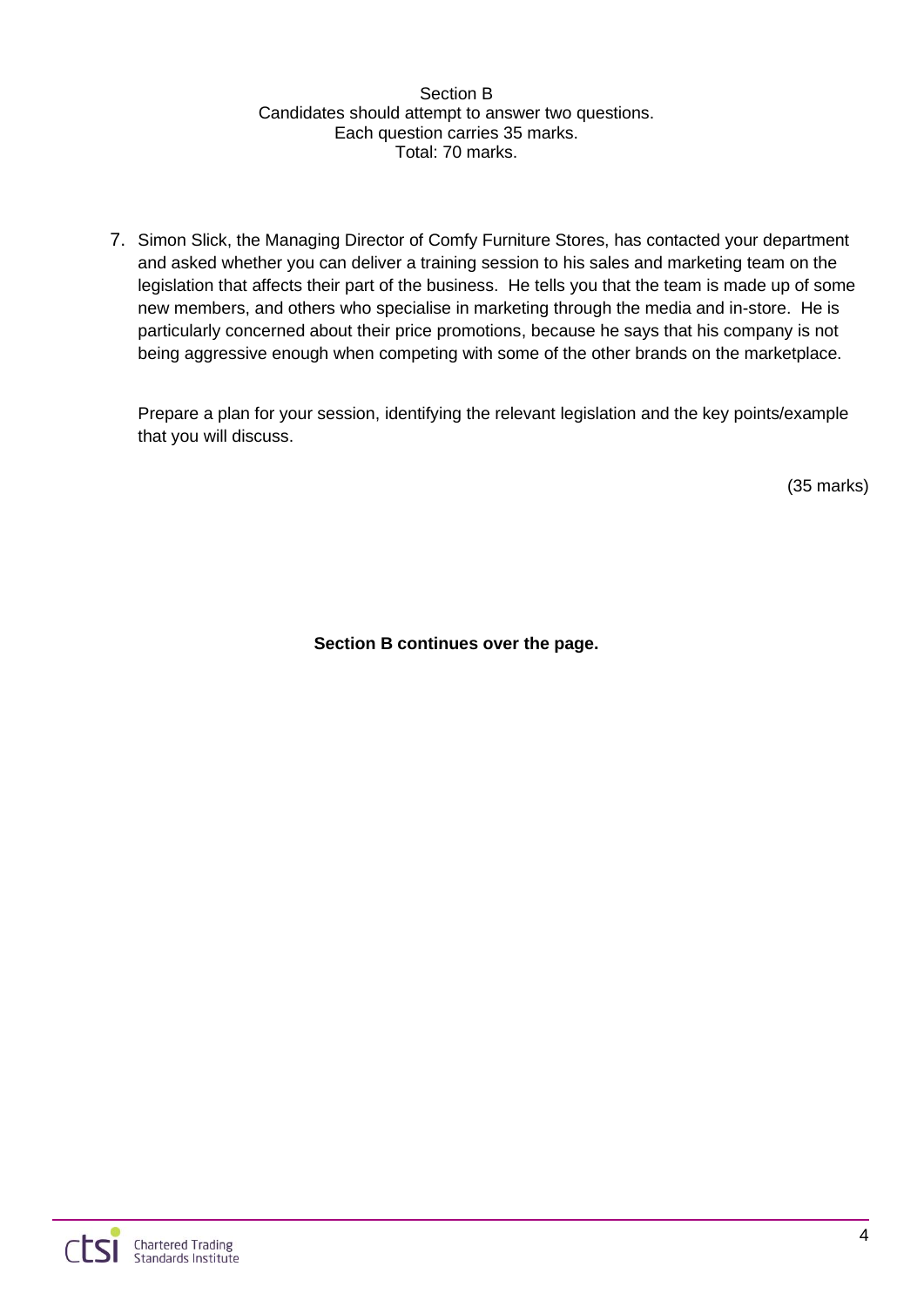8. You receive a request from a local double glazing company, Windows 'R' Us, for advice on how The Consumer Contracts (Information, Cancellation and Additional Charges) Regulations 2013 apply to their business.

The manager informs you that they have a team of sales staff who carry out door-to-door canvassing, take telephone enquiries and orders, and deal with orders from the website as well as their showroom. For most orders, measurements will be taken by the sales person, to provide the quote. The consumers are given a discount of 10% if they sign at the time, or they can take up to seven days to decide and confirm by calling into the offices of Window 'R' Us, or telephoning the sales team.

As soon as the order is confirmed, the windows are ordered from the manufacturer and can't be cancelled. Standard sizes are available on next day delivery, but special sizes are made to order and take anywhere from two to six weeks. Windows 'R' Us have also expanded their range and have just began supplying and fitting guttering and fascias.

Write a letter to Window 'R' Us to explain the requirements of the legislation and the consequences of breaching them.

(35 marks)

- 9. (a) Explain your powers when enforcing legislation, such as The Consumer Protection from Unfair Trading Regulations 2008.
	- (b)You are planning a visit to a business which has been ignoring your advice with regard to instore price promotions. You plan to visit to seize examples of the advertising material that they are using, but have asked the Police to provide an Officer to accompany you as the Store Manager was quite obstructive last time you visited. The Police Officer has asked for more details and whether you can enter the premises without notice and without obtaining a 'search warrant'. Explain, with reference to applicable case law, the powers you have and how you intend to carry out the visit and seizure.

(20 marks)

**(total 35 marks)**

**Section B continues over the page.**